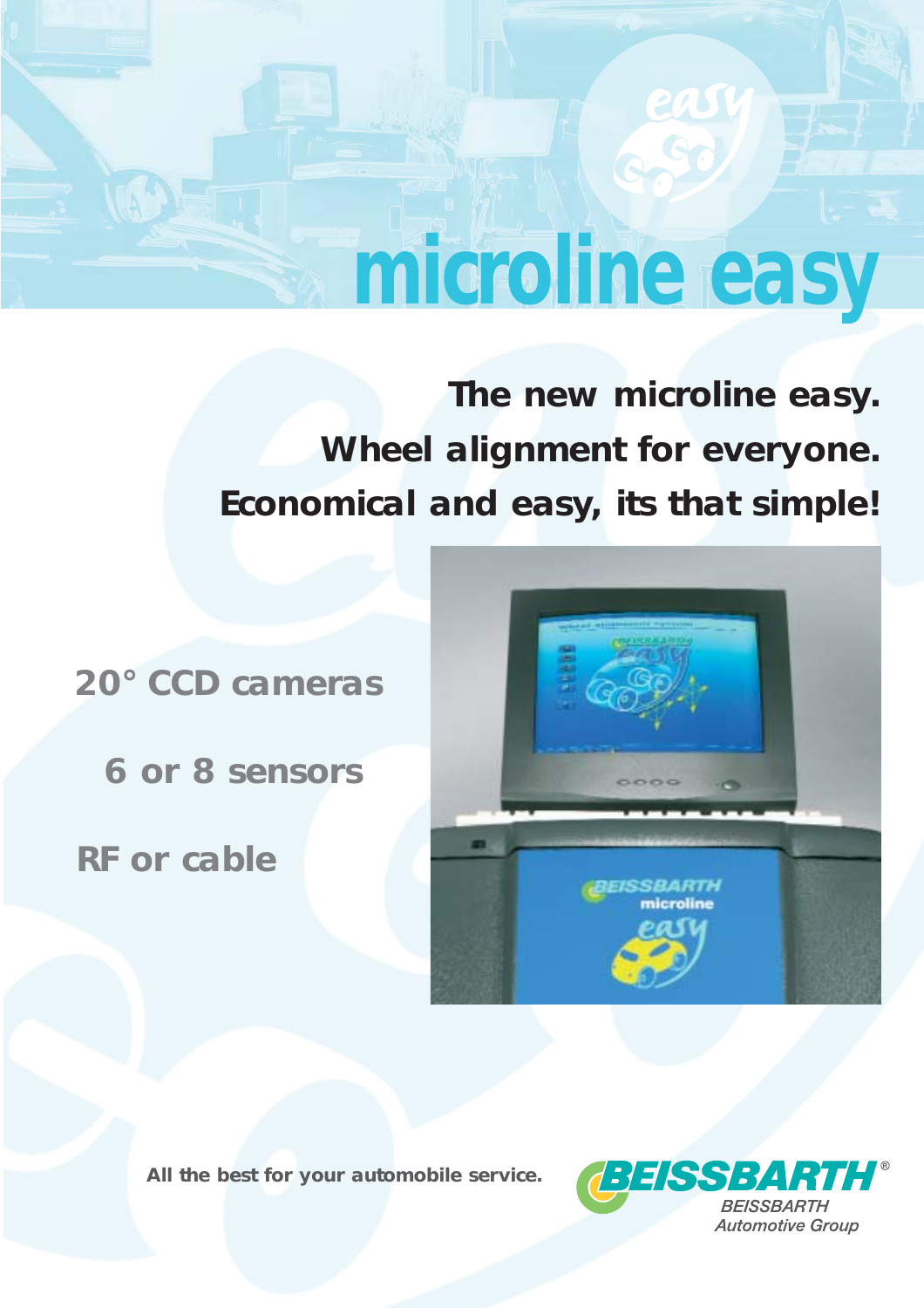





**1956: Projectus 3**

**Projectus 5**

**1972: Projectus P800**



 $\Box$ 

**The excellent functional efficiency of** the microline easy, is concealed under **modern, compact design. The PC with low-temperature CPU and the A4 inkjet printer are protected against dust in the easy-to-move equipment trolley.**

**The standard measuring routine is used for a complete wheel alignment.**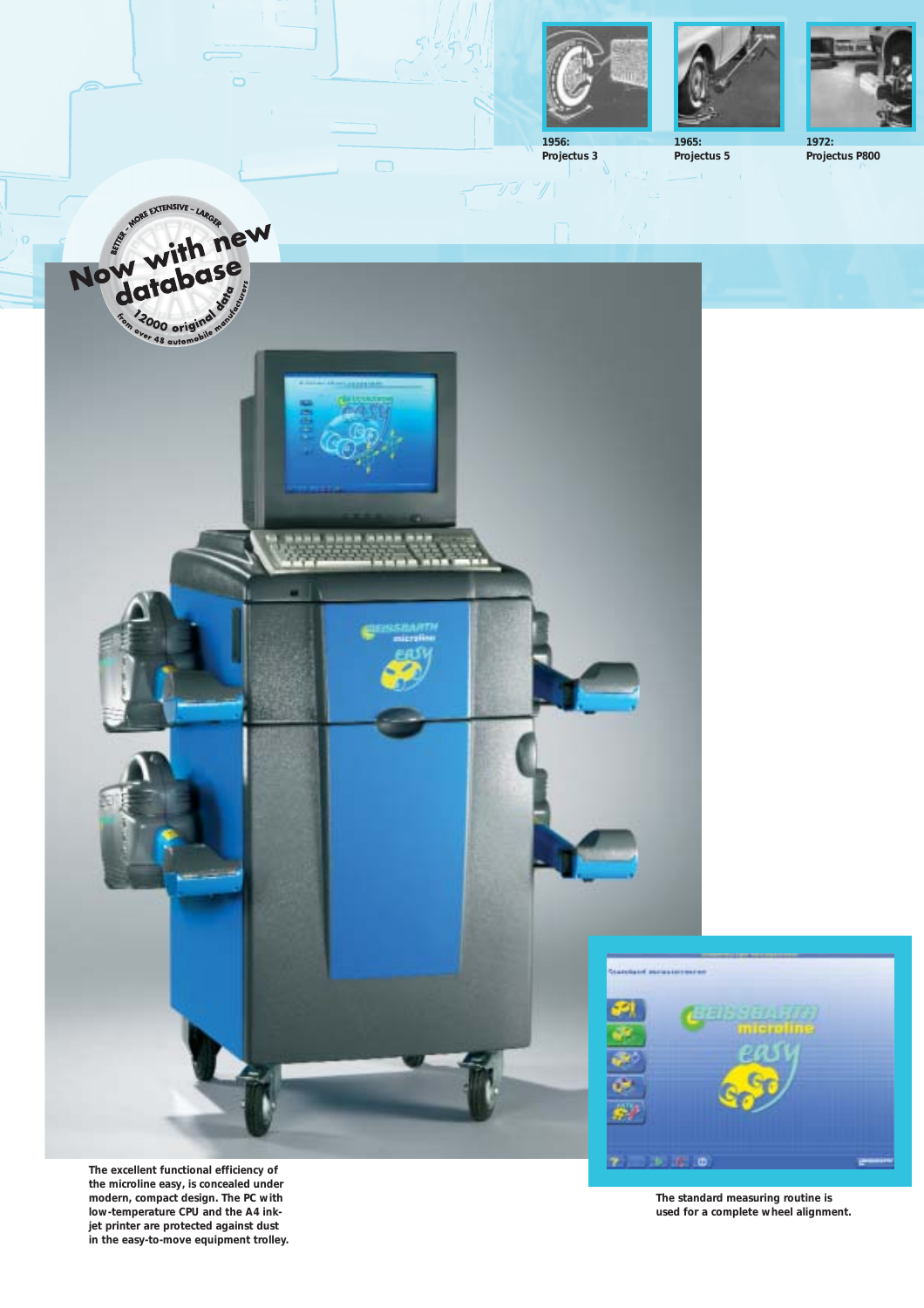

**1979: A world first: the E1200 is the first measuring system based on the geometric driving axis. It was awarded the Bavarian State Prize in 1980.**



**A world first: the E2200 is the first measuring system with screen display. It was awarded the Bavarian State Prize 1986.**



**The microline 3000 – many thousands were sold.**



**1991: A world first:– the microline 4000 in two design variants.**



**1991: The microline 4000, variant 2.**



**A world first: the microline 5000 with voice control was awarded the Federal German Innovation Prize in 2001.**

## **The new microline easy. If you appreciate easy handling combined with modern design.**

### **Self explanatory: the all new user friendly program for easy handling.**

The opposite of hard and complicated is easy. The microline easy program has been redefined with simplicity, variety and speed in mind, allowing for safe and correct handling for example the command functions are clearly shown in button style – without text! However, if text is required, in the preparatory phase, we offer it in over 18 different languages. In brief: the new graphical program with logical and consistent program design, makes the handling of the microline easy, straightforward. The complete measurement is controlled via the mouse and or keyboard.

### **How do you prefer to carry out the measuring process? Choose from three measuring routines.**

Microline easy, was designed to give your wheel alignment service the best possible efficiency. Easy handling means for instance that you can select the most effective measuring routine for the car before starting the wheel alignment procedure. "**Standard**" is a programguided routine with initial and final measurements. "**Rapid**" means measurement without caster steering angle. And "**Free Measurement**" is for checking individual values as required.



**Rapid measurement is the preferred routine for toe/camber diagnosis.**



**For checking individual values, free measurement is the most effective routine.**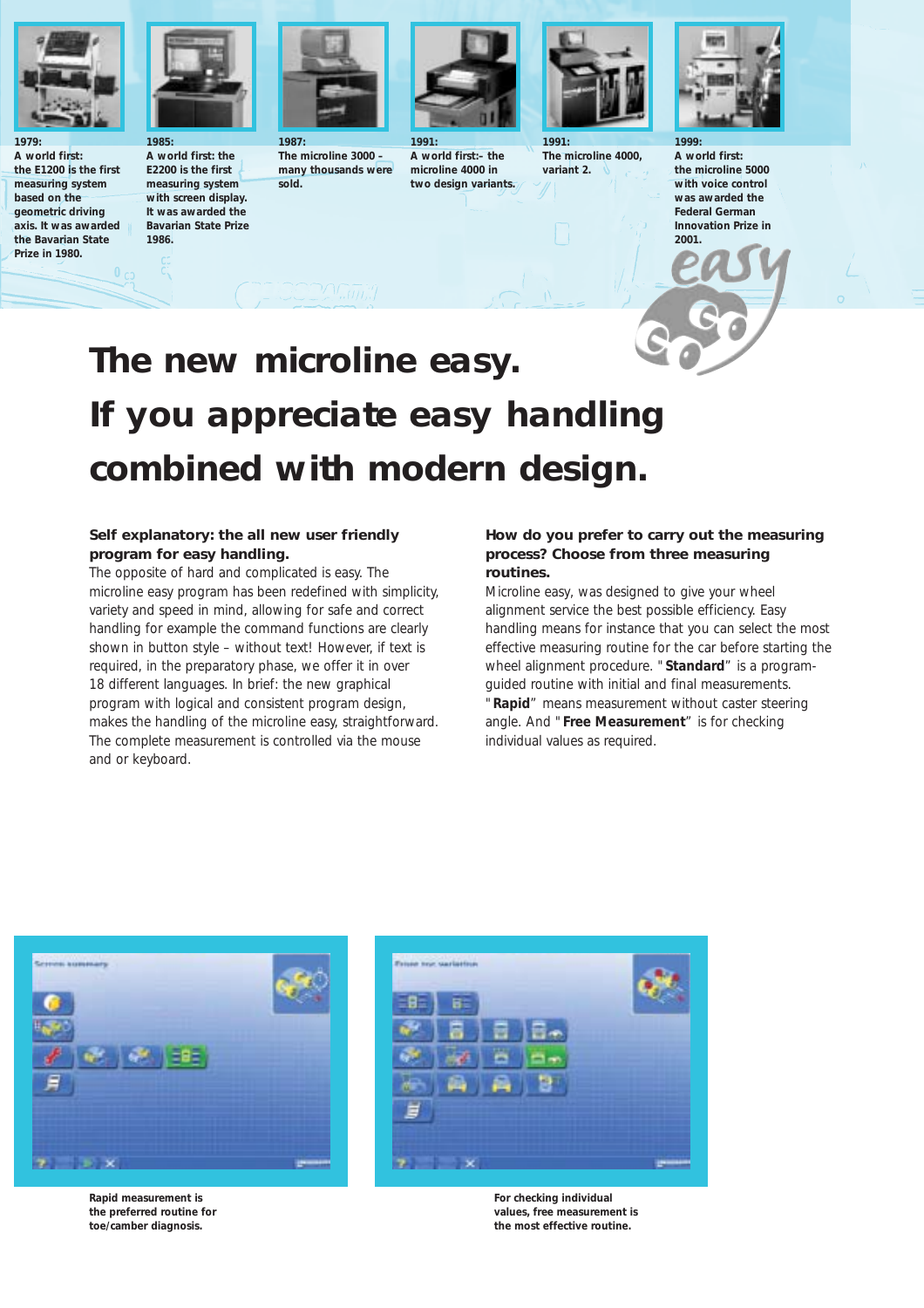**The new microline easy. For those who accept no compromises in measuring accuracy.**



The microline easy, is available with a **6-track or 8-track toe-sensing system, and radio or cable transmission of data to the PC. All variants operate without a cable connection.**



### **CCD infrared measuring sensors for high precision and cableless measurement.**

Each measuring sensor of the microline easy, features the CCD infrared sensor system and its own processor. This has three decisive advantages for you: **First**, compared with conventional equipment you get a much higher measuring accuracy. **Second**, cableless measurement significantly reduces preparation time.

**And thirdly**, if the measuring sensor has to be exchanged for servicing reasons, no re-calibration of the system is needed.

### **New 20° CCD camera technology for easier caster measurement.**

New 20° CCD camera technology has wider toe and camber measuring ranges. Your benefits are:

- The use of economical mechanical turntables
- The possibility of Step free Toe adjustment with the wheels turned to a Maximum of 20°, Toe and Camber are clearly displayed on the Screen
- Toe display in raised position for comfortable Toe adjustment

This allows for a quicker and precise measurement of caster and king pin inclination without the need for electronic turntables! Reducing your investment! The microline easy, has a 360° around the vehicle infrared measurement zone, created by its 8 track toe sensing system. This system allows for permanent monitoring of the systems measurement accuracy and allows for additional rear axle measurements. Deviations from the tolerances and the need for maintenance are automatically displayed on screen.



**technology increases the measuring-zone angle, making caster measurement much easier.**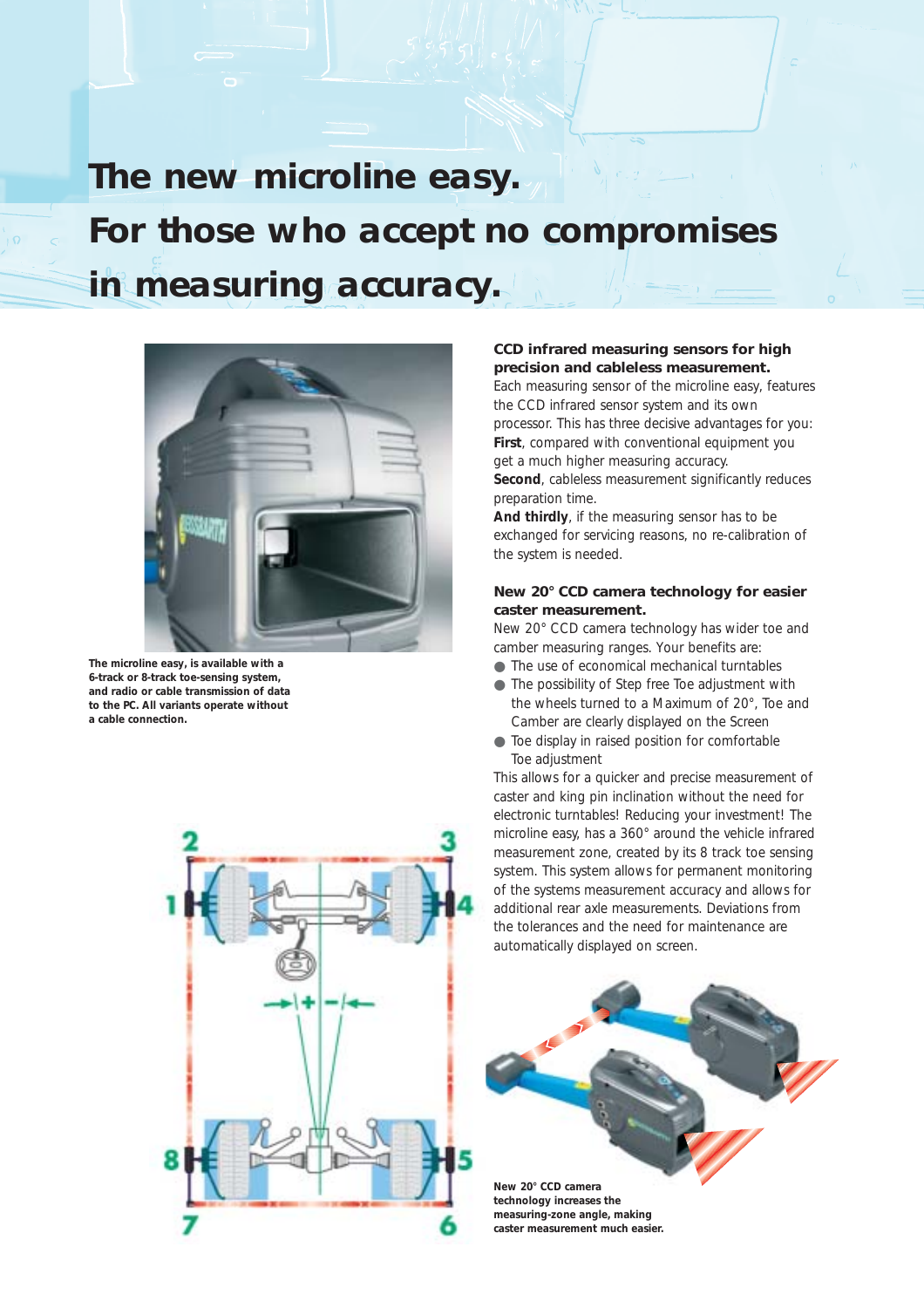**The new microline easy. When wheel-alignment quality is an important factor.**



| <b>Committee School Committee</b><br>-- |                          | or det as fo case may<br><b>STATE IS</b>      |                                                                                                                                                                                                                                                  |                |                                |    |
|-----------------------------------------|--------------------------|-----------------------------------------------|--------------------------------------------------------------------------------------------------------------------------------------------------------------------------------------------------------------------------------------------------|----------------|--------------------------------|----|
|                                         |                          |                                               |                                                                                                                                                                                                                                                  |                |                                | -- |
|                                         |                          |                                               |                                                                                                                                                                                                                                                  |                |                                |    |
|                                         | <b>LACE CAREE</b>        | A Local Avenue, Markholm                      | <b>Anado</b> alive                                                                                                                                                                                                                               | 12241          | 18/8/416                       |    |
|                                         | <b>Laurence</b>          | Automotive control                            | <b><i><u>New York College College College College College College College College College College College College College College College College College College College College College College College College College College Co</u></i></b> | <b>JERRY</b>   | <b>List Looking</b>            |    |
|                                         | <b>Laurence</b>          | <b>TROUGHOR FEBRUA</b>                        | <b>Bud of the allow</b>                                                                                                                                                                                                                          | m              | 132.4                          |    |
|                                         | <b>Laurence</b>          | A FORM THE ANSWER                             | <b><i><u>SAFEREERS</u></i></b>                                                                                                                                                                                                                   | <b>MAKE</b>    |                                |    |
|                                         | Languages                | 41,000,006,020,00                             | <b>Rode of Add World</b>                                                                                                                                                                                                                         | <b>JOSE</b>    | -                              |    |
|                                         | I memberikan digunak     | <b>REPAIRING MARINE</b>                       |                                                                                                                                                                                                                                                  | <b>Maid</b>    | <b>They</b><br><b>REGISTER</b> |    |
|                                         | <b>Likela market</b>     | <b>JUNEAU PRIVATE AUGUST</b>                  | -                                                                                                                                                                                                                                                | <b>START</b>   | <b>British</b><br>--           |    |
|                                         | <b>LASHAWE</b>           | <b>NAME RADIO</b>                             |                                                                                                                                                                                                                                                  |                | --                             |    |
|                                         | <b><i>L'INSTRUST</i></b> | 1961 774                                      | <b>TEASE</b>                                                                                                                                                                                                                                     | <b>Local</b>   | <b>IP</b>                      |    |
|                                         | <b>Laboratory</b>        | <b>NEWLYFEME</b>                              | send interest.                                                                                                                                                                                                                                   |                | m                              |    |
|                                         | Extraordist              | <b>BUTHY, MAYING</b>                          | Royal and a                                                                                                                                                                                                                                      | . .            | w                              |    |
|                                         | 1 stream shorts          | (8619) 170 Au 40 411                          | <b>Thems</b>                                                                                                                                                                                                                                     | 9007           | m                              |    |
|                                         | <b>Tub Britannia</b>     | TWO OF ALLENE IN NOR                          | <b>15 DELAILS</b>                                                                                                                                                                                                                                | -              | 17                             |    |
|                                         | <b>La caracteri</b>      | <b>Dalla</b> All                              | Limited at                                                                                                                                                                                                                                       | -              |                                |    |
|                                         | 1 8 APROVED              | <b>AFIEL TWEL.</b>                            | 1 Palanti                                                                                                                                                                                                                                        |                |                                |    |
|                                         | <b>Transportation</b>    | 头线,只线,以线,几、计机关分析(mili)。                       |                                                                                                                                                                                                                                                  | <b>Billian</b> | 1941 846 941                   |    |
|                                         | <b>Lakelin changes</b>   | AUST . 1231 . SUIT . L  THE WORLDWIS CORN L   |                                                                                                                                                                                                                                                  | <b>MAILTON</b> | 送上事項法                          |    |
|                                         | <b>Andrie More</b>       | KTC, 179, 179, 1 T.St Abbands is to at        |                                                                                                                                                                                                                                                  | <b>B4 1940</b> | <b>SERVATOR</b>                |    |
|                                         | <b>LASTINAL</b>          | AIRFLAUR, AUR. Ave.                           | TO THE AVE                                                                                                                                                                                                                                       | 2711100        | <b>RAMAR</b>                   |    |
|                                         | Latitudent               | Add . Individuals  The minimal state of       |                                                                                                                                                                                                                                                  | <b>HALFAR</b>  | <b>ARRIVERS</b>                |    |
|                                         | <b>I submitted</b>       | with 1990, SFM, It .: Substanting products in |                                                                                                                                                                                                                                                  | <b>BITTING</b> | MATH PARK USE                  |    |

### **Live measured-value display with permanent comparison of target/actual data.**

As soon as the microline easy, has been attached to the car, all the measured values can be called up on the monitor – within a matter of seconds. The large figures on the live measured-value display are easy to read and are highlighted additionally by a colour panel if the actual value is out of tolerance. The faded-in target data for the relevant measured value provide you with a precise parameter during the alignment process. In addition, a key symbol signalises, along with the live measured value, that you can call up adjustment help in the form of pictures, texts, or videos for a particular measured value.

### **Standard target database with over 12,000 different vehicle models from 48 automobile manufacturers.**

The new target database from Beissbarth is surely the world's best. In quality, since it consists of original data. And in quantity, since you will hardly find a more extensive database in the wheel-alignment sector. In addition to all well-known automobile brands, it includes for instance under Korean workshop data the complete vehicle range from Asia, Kia, Hyundai and Daewoo. You have access to a truly comprehensive selection of vehicles. And more important still, the individual data are constantly updated and added to by Beissbarth.



### **Free to select: two measuring report variants plus a tyre report.**

The wheel alignment records have been re-designed: the tabulated variant stays with the mechanic, the graphic one is handed to the customer. It documents – in an easily understood way – the work your company has performed. And the additional tyre report will help to boost your tyre sales.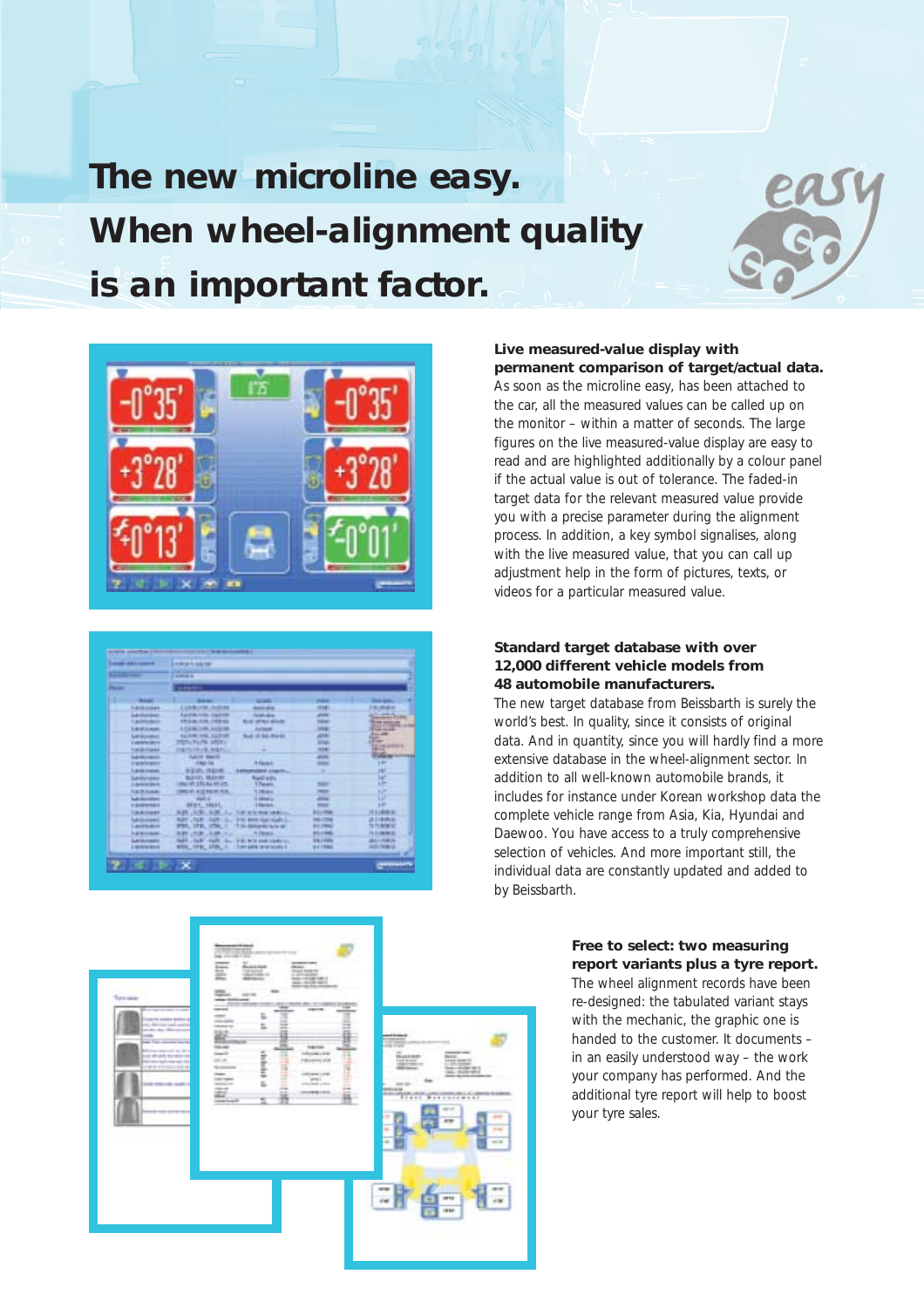### **For those who value rapid, compatible software management.**



**Updating of microline easy, software can be carried out any time against a small fee by logging in to the Beissbarth Software Centre at www.beissbarth.com.**

### **Update program software by mouse click. Around the clock.**

**The** 

You can only do an effective job if your wheelalignment workshop has the latest program software and the latest vehicle target data. No problem with Beissbarth equipment: one mouse click connects your networked PC directly to the Beissbarth Software Centre at www.beissbarth.com. You have the choice of downloading the relevant software against a fee or printing out the latest coloured vehicle target data, operating manuals or technical planning leaflets free of charge. A perfect service. Rapid and easy.

**Combined DVD/CD ROM burner drive for rapid data import and data backup.**

material.

The microline easy, is above all designed for efficiency. This is why it has a standard combined DVD/CD burner drive: for data backup on CD, program or target data updates, data imports of additional software and workshop manuals, parts catalogues or training



**Standard: a combined DVD/CD burner drive for rapid data backup and data imports.**



The PC and the microline easy's operating software make two things possible: Firstly: parallel work in several programs and secondly, networking with the Internet.

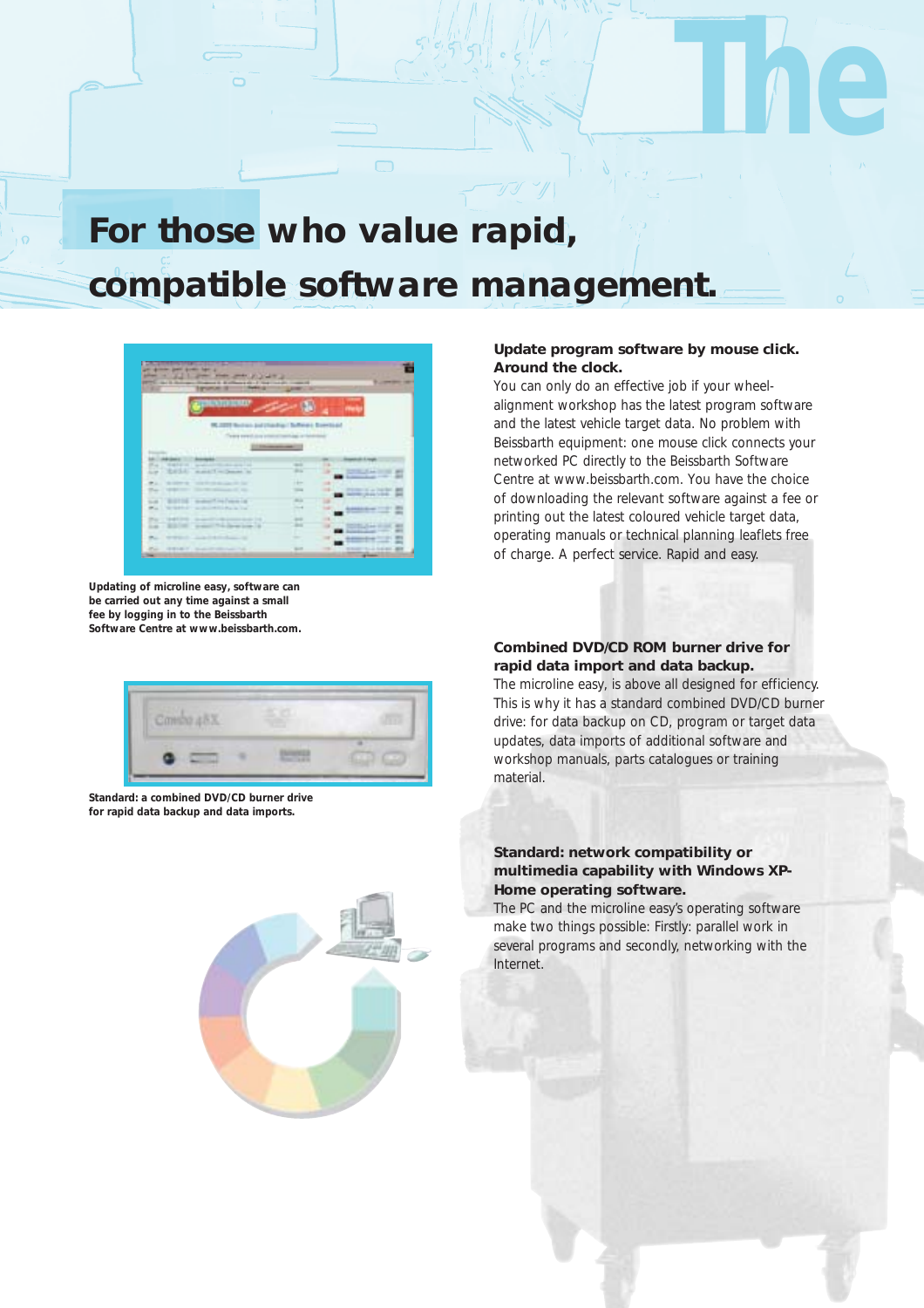# new microline

## **And for those who value intelligent equipment features.**



**The batteries of the measuring sensors with radio data transmission are automatically recharged via the locating pins.**



**The long-version of the sliding table (order No. 932 401 011) for rear wheel suspension rebound has an additional rotary movement range of ± 2.5° to ± 10°.**



**The Multi-Quick clamp (order No. 932 401 111) for fastening the measuring sensors rapidly the wheel. Clamping range covers rim diameters up to 23" (optional up to 26").**



**The free-moving aluminium turntable (order No. 932 501 210) avoids trapped stresses at the front wheels during the steeringangle measurement process.**



**Like the long version, the short sliding table (order No. 932 401 015) has an additional rotary movement range.**



**The quick clamping unit (order No. 932 301 050) is our most cost-effective version for attachment to all current wheels with rim diameters up to 20" (optional up to 26").**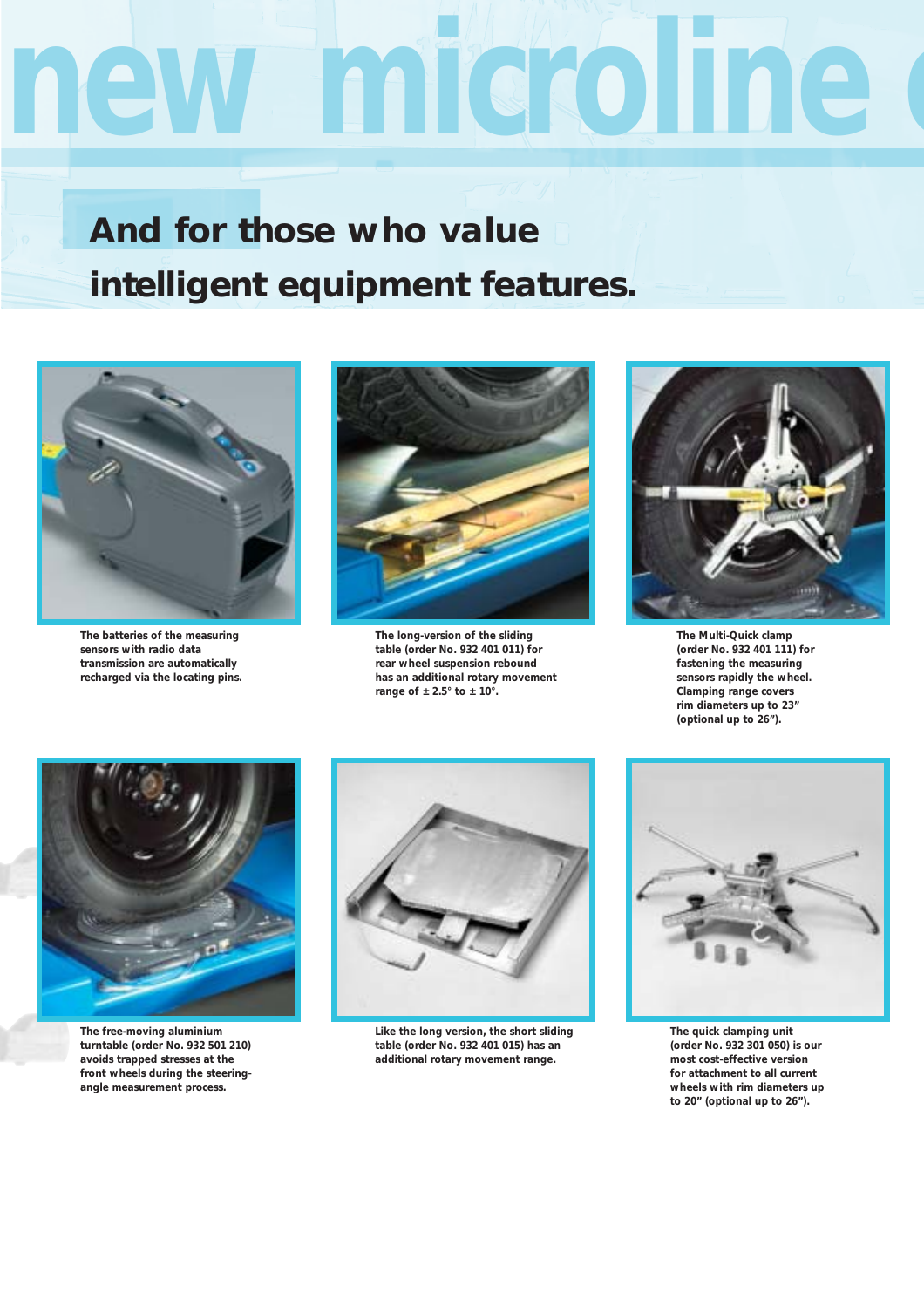## **easy For those who aim to make wheel alignment a profitable service.**

### **Satisfactory profit starts with selection of the best equipment.**

From top to bottom, the microline easy, has been designed for efficiency, which means for profitable operation. This calls for genuinely easy handling, an excellent technical specification, well-planned accessories and supply in four different technology variants. Choose yourself:





**microline easy with 6-track toe-sensing system and data transmission to the PC by cable.** **microline easy with 8-track toe-sensing system and data transmission to PC by cable.**

**microline easy with 6-track toe-sensing system and radio transmission of data to the PC.** **microline easy with 8-track toe-sensing system and radio transmission of data to the PC.**

**Contact us and we will advise you on which technology variant combined with what accessories is the most viable for your workshop.**

### **Well chosen accessories are a decisive profitability factor.**

A precise configuration of the microline easy system based on your workshops and customers needs leads to a rapid profitability. What else should be considered apart from the different versions of the microline easy?

Is your wheel alignment work mainly performed on compact and midsize cars or cars of the top category? For top class cars we recommend the use of the vehicle specific wheel clamps. What size of wheels do you Customers have? The Multi quick clamping units goes up to 23" (26" with optional adapters), our standard quick clamps go up to 20". If you frequently deal with long wheel base vehicles we suggest the long sliding plates for the rear axle. Are spoiler adapters required, due to many of the vehicles that you work on have lowered suspension? Do you the need the extra flexibility of a remote control?

Spare some time for our specialist staff. It's worth your while and will maximise the profitability of your new Beissbarth microline easy wheel alignment system.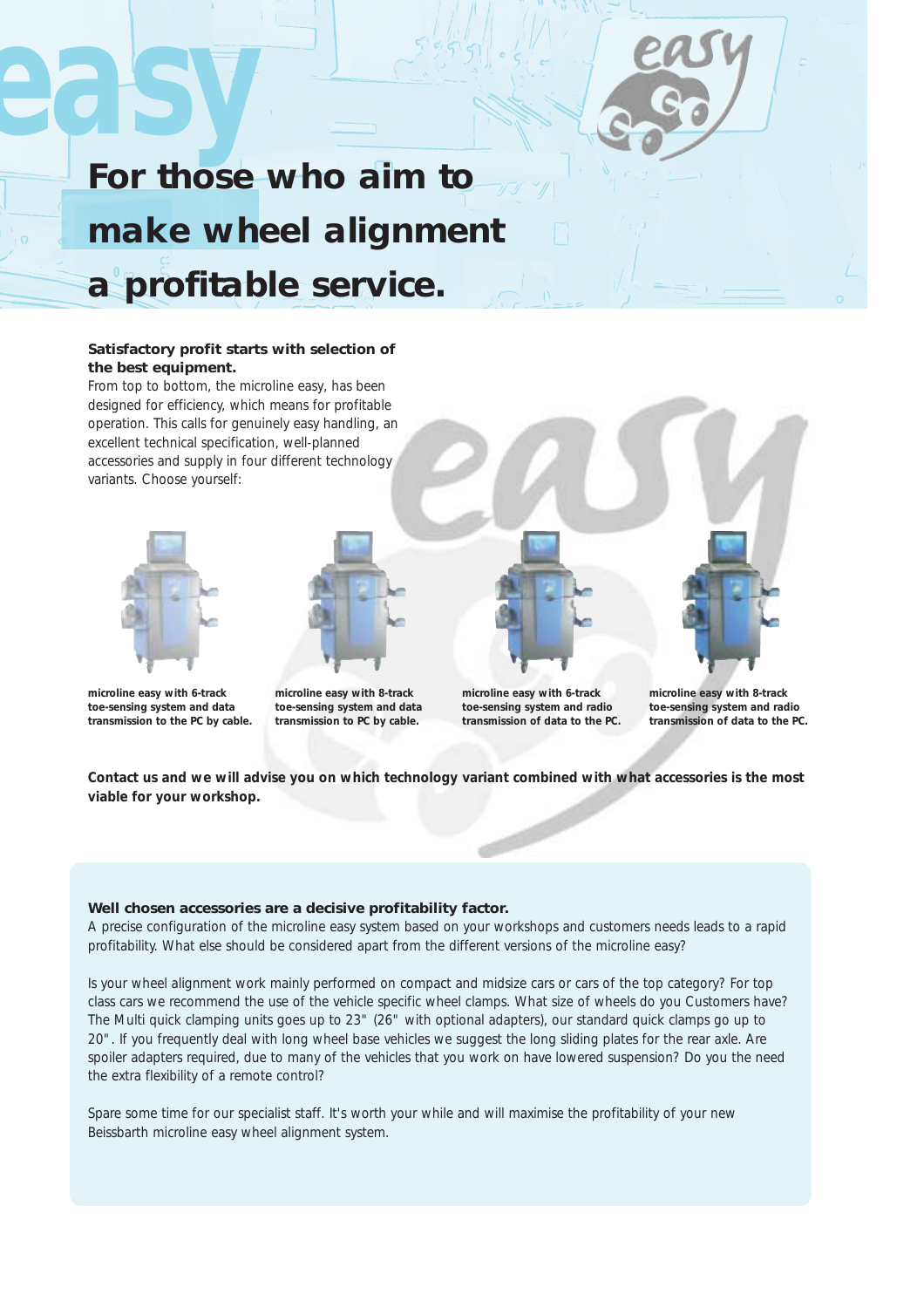

## **The new microline easy lives up to its name.**

### **What you can expect from the microline easy.**

Before you look at the microline easy's technical data and note the system's excellent measuring accuracy, the following list summarises the product's advantages:

- **Easy-to-move mobile system** on big rollers with 17" colour monitor
- **Network compatibility and multimedia capability** with Windows XP operating software
- New **self-explanatory graphic user surface** for very easy handling
- **Combined DVD/CD ROM burner** for data import and data backup
- **New 20° CCD camera technology** with increased measuring angle **for easier caster measurement**
- **Measuring sensors** with aluminium support members and a **robust plastic housing**
- **Automatic battery recharging** of the sensor heads (RF versions) **via locating pins**
- **Three different measuring routines** for maximum working efficiency
- Large live measured-value displays with **fade-up target data make suspension adjustments easier**
- Mouse-click access to over 12,000 vehicle target data with setting-up images, animation, videos and workshop data from 48 automobile manufacturers
- **18 language variants** as a standard feature; can be called up by mouse click
- Integrated A4 **measured-value printer (graphic or table)** and **tyre report** for the customer
- **Software update** via PC network and printout of technical information around the clock **from the Beissbarth Service Centre** at www.beissbarth.com
- **Four different technical versions** and various accessories give you the most economically viable solution for your workshop.

#### **Technical Data**

- Dimensions of equipment cabinet incl. 17" colour monitor (width x depth x height): approx. 98 x 80 x 160 cm
- Weight: approx. 80 kg
- Colour: RAL 7011 (grey) / RAL 5015 (blue)
- Power supply: 100 115 V AC / 220 240 V AC
- Frequency: 50/60 Hz
- Output rating: 0.5 kW
- Fuse rating: 3.15 A (slow-burn); other values on request
- Vehicle memory locations: unlimited
- Screen texts shown in the programmed national language
- Clamping system: Quick-clamping units: for passenger cars with rim sizes from  $10 - 20$ " (optional  $26$ ")
- Multi-Quick clamping units: for passenger cars with rim sizes from  $10 - 23$ " (optional  $26$ ")
- Turntables: load capacity 1000 kg for passenger cars, turning angle  $\pm 360^{\circ}$ , (L x W x H) 450 x 450 x 50 mm, sliding range  $\pm$  50 mm, weight 18 kg
- Sliding tables: load capacity 1000 kg for passenger cars, turning angle  $\pm$  10°, (L x W x H) 450 x 450 x 50 mm, sliding area +65 … -50 mm, weight 17 kg
- Radio system: frequency range 2.4 GHz (433 MHz) Multi-channel system (ML 8R/6R easy)

| <b>Measured</b><br>values          | <b>Measuring</b> | <b>Tolerance</b>         |  |  |  |  |  |
|------------------------------------|------------------|--------------------------|--|--|--|--|--|
|                                    | accuracy         |                          |  |  |  |  |  |
| Total toe (front/rear axle)        | $+3'$            | $2^{\circ}$<br>$^{+}$    |  |  |  |  |  |
| Individual toe (front/rear axle)   | $+2'$            | $+$ 2°                   |  |  |  |  |  |
| Camber                             | $+2'$            | $\pm$ 3°                 |  |  |  |  |  |
| Wheel offset (front axle)          | $+2'$            | $+2^\circ$               |  |  |  |  |  |
| Driving axis angle                 | $+2'$            | $+$ 2°                   |  |  |  |  |  |
| Caster                             | $+4'$            | $\pm$ 18°                |  |  |  |  |  |
| Kingpin inclination                | $+4'$            | ±18°                     |  |  |  |  |  |
| Toe-out on turns                   | $+4'$            | $+20^\circ$              |  |  |  |  |  |
| Caster correction range            | $+4'$            | $+ 7^\circ$              |  |  |  |  |  |
| <b>Additional measured values:</b> |                  |                          |  |  |  |  |  |
| Wheel offset (rear axle)           | $+2'$            | $2^{\circ}$<br>bei $\pm$ |  |  |  |  |  |
| Wheelbase difference               | $\pm$ 3'         | $2^{\circ}$<br>bei $\pm$ |  |  |  |  |  |
| Lateral offset left/right          | $\pm$ 2'         | $2^{\circ}$<br>bei ±     |  |  |  |  |  |
| Track width difference             | $+3'$            | bei $\pm$ 2°             |  |  |  |  |  |
| Rear axle offset                   | $+3'$            | $2^{\circ}$<br>bei +     |  |  |  |  |  |

Equipment details and technical data subject to amendment; errors and omissions excepted.